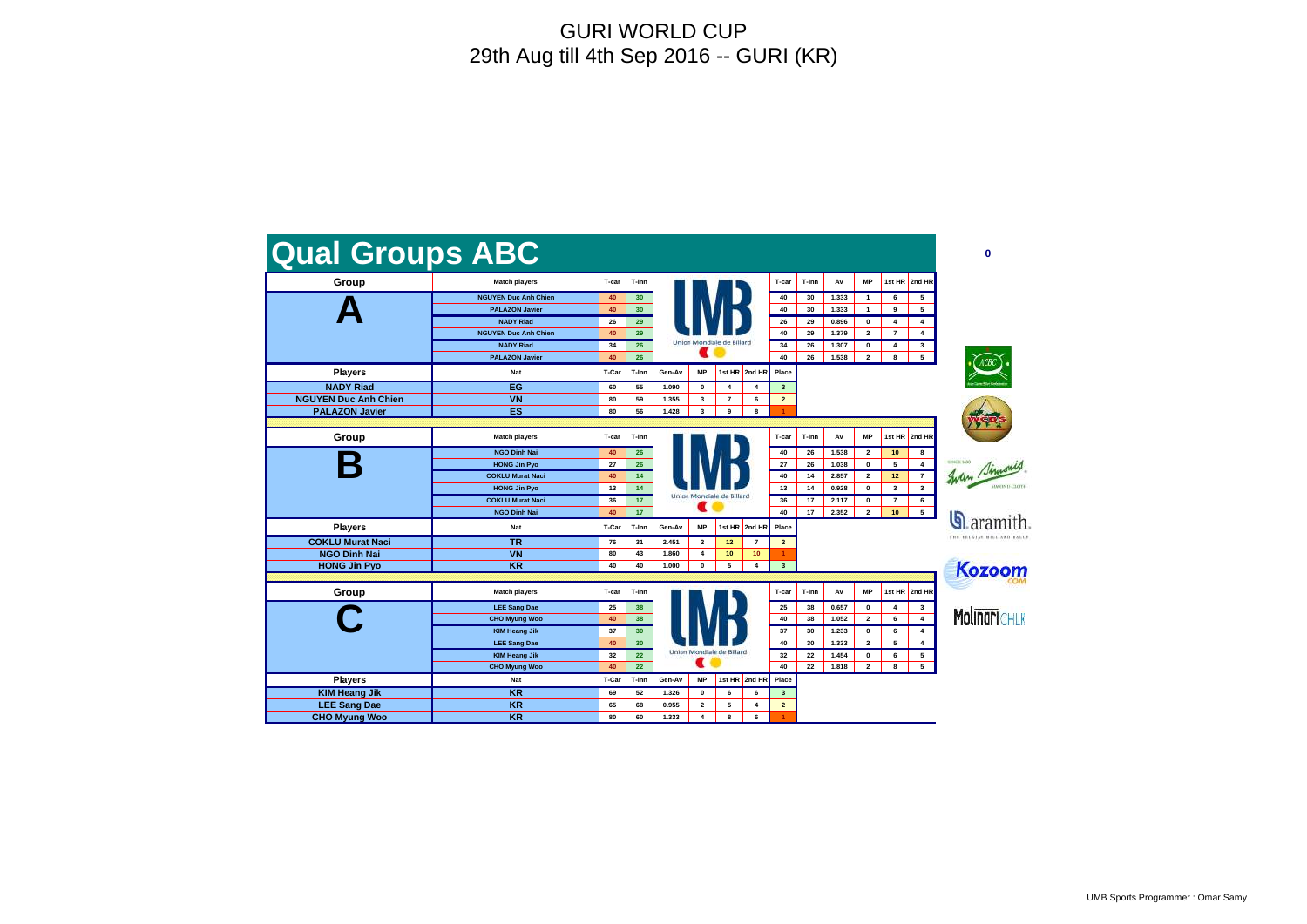| <b>Qual Groups DEF</b>       |                              |       |                 |                                  |                |                |                |                |       |       |              |                |                         |
|------------------------------|------------------------------|-------|-----------------|----------------------------------|----------------|----------------|----------------|----------------|-------|-------|--------------|----------------|-------------------------|
| Group                        | <b>Match players</b>         | T-car | T-Inn           |                                  |                |                |                | T-car          | T-Inn | Av    | <b>MP</b>    | 1st HR         | 2nd HR                  |
|                              | <b>LIZARAZO ANDRES</b>       | 38    | 44              |                                  |                |                |                | 38             | 44    | 0.863 | 0            | 6              | 4                       |
|                              | <b>MARTINEZ David</b>        | 40    | 44              |                                  |                |                |                | 40             | 44    | 0.909 | $\mathbf{2}$ | 5              | $\overline{\mathbf{4}}$ |
|                              | <b>TRAN Quyet Chien</b>      | 40    | 19              |                                  |                |                |                | 40             | 19    | 2.105 | $\mathbf{2}$ | 13             | $\overline{7}$          |
|                              | <b>LIZARAZO ANDRES</b>       | 32    | 19              | Union Mondiale de Billard        |                |                |                |                | 19    | 1.684 | 0            | 9              | $\mathbf{3}$            |
|                              | <b>TRAN Quyet Chien</b>      | 40    | 27              |                                  |                |                |                |                | 27    | 1.481 | $\mathbf{2}$ | 6              | 6                       |
|                              | <b>MARTINEZ David</b>        | 39    | 27              |                                  | 39             | 27             | 1.444          | 0              | 9     | 6     |              |                |                         |
| <b>Players</b>               | Nat                          | T-Car | T-Inn           | 1st HR<br>2nd HR<br>MP<br>Gen-Av |                |                |                | Place          |       |       |              |                |                         |
| <b>TRAN Quyet Chien</b>      | <b>VN</b>                    | 80    | 46              | 1.739                            | 4              | 13             | $\overline{7}$ |                |       |       |              |                |                         |
| <b>LIZARAZO ANDRES</b>       | CO                           | 70    | 63              | 1.111                            | $\pmb{0}$      | 9              | 6              | $\mathbf{3}$   |       |       |              |                |                         |
| <b>MARTINEZ David</b>        | <b>ES</b>                    | 79    | 71              | 1.112                            | $\mathbf{2}$   | 9              | 6              | $\overline{2}$ |       |       |              |                |                         |
|                              |                              |       |                 |                                  |                |                |                |                |       |       |              |                |                         |
| Group                        | <b>Match players</b>         | T-car | T-Inn           |                                  |                |                |                | T-car          | T-Inn | Av    | <b>MP</b>    | 1st HR         | 2nd HR                  |
|                              | <b>NGUYEN Quoc Nguyen</b>    | 35    | 32 <sub>2</sub> |                                  |                |                |                | 35             | 32    | 1.093 | $\mathbf 0$  | 9              | 5                       |
|                              | <b>MA Xuan Cuong</b>         | 40    | 32              |                                  |                |                |                | 40             | 32    | 1.250 | $\mathbf{2}$ | $\overline{7}$ | 6                       |
|                              | TÜZÜL Murat                  | 40    | 32 <sub>2</sub> |                                  |                |                |                | 40             | 32    | 1.250 | $\mathbf{2}$ | 9              | 5                       |
|                              | <b>NGUYEN Quoc Nguyen</b>    | 36    | 32 <sub>2</sub> | Union Mondiale de Billard<br>ш   |                |                |                | 36             | 32    | 1.125 | $\mathbf 0$  | 5              | 4                       |
|                              | <b>TÜZÜL Murat</b>           | 40    | 21              |                                  |                |                |                | 40             | 21    | 1.904 | $\mathbf{1}$ | 8              | $\overline{7}$          |
|                              | <b>MA Xuan Cuong</b>         | 40    | 21              |                                  |                |                |                | 40             | 21    | 1.904 | $\mathbf{1}$ | 6              | 5                       |
| <b>Players</b>               | Nat                          | T-Car | T-Inn           | Gen-Av                           | <b>MP</b>      |                | 1st HR 2nd HR  | Place          |       |       |              |                |                         |
| <b>NGUYEN Quoc Nguyen</b>    | <b>VN</b>                    | 71    | 64              | 1.109                            | 0              | 9              | 5              | $\mathbf{3}$   |       |       |              |                |                         |
| <b>MA Xuan Cuong</b>         | <b>VN</b>                    | 80    | 53              | 1.509                            | 3              | $\overline{7}$ | 6              | $\overline{a}$ |       |       |              |                |                         |
| <b>TÜZÜL Murat</b>           | <b>TR</b>                    | 80    | 53              | 1.509                            | 3              | 9              | 8              |                |       |       |              |                |                         |
|                              |                              |       |                 |                                  |                |                |                |                |       |       |              |                |                         |
| Group                        | <b>Match players</b>         | T-car | T-Inn           |                                  |                |                |                | T-car          | T-Inn | Av    | <b>MP</b>    | 1st HR         | 2nd HR                  |
|                              | <b>MA Minh Cam</b>           | 40    | 20              |                                  |                |                |                | 40             | 20    | 2.000 | $\mathbf{2}$ | 12             | 4                       |
|                              | <b>BALOGIANNIS Apostolos</b> | 22    | 20              |                                  |                |                |                | 22             | 20    | 1.100 | 0            | 4              | 4                       |
|                              | <b>HEO Jung Han</b>          | 40    | 33              |                                  |                |                |                | 40             | 33    | 1.212 | $\mathbf{2}$ | 6              | 4                       |
|                              | <b>BALOGIANNIS Apostolos</b> | 24    | 33              |                                  |                |                |                | 24             | 33    | 0.727 | $\mathbf 0$  | 5              | 3                       |
|                              | <b>HEO Jung Han</b>          | 40    | 33              | Union Mondiale de Billard        |                |                |                | 40             | 33    | 1.212 | $\mathbf{2}$ | 9              | 4                       |
|                              | <b>MA Minh Cam</b>           | 34    | 33              |                                  |                |                |                | 34             | 33    | 1.030 | 0            | $\overline{7}$ | 5                       |
| <b>Players</b>               | Nat                          | T-Car | T-Inn           | Gen-Av                           | <b>MP</b>      | 1st HR         | 2nd HR         | Place          |       |       |              |                |                         |
| <b>HEO Jung Han</b>          | <b>KR</b>                    | 80    | 66              | 1.212                            | 4              | 9              | 6              |                |       |       |              |                |                         |
| <b>MA Minh Cam</b>           | <b>VN</b>                    | 74    | 53              | 1.396                            | $\overline{2}$ | 12             | $\overline{7}$ | $\overline{2}$ |       |       |              |                |                         |
| <b>BALOGIANNIS Apostolos</b> | <b>GR</b>                    | 46    | 53              | 0.867                            | $\mathbf{0}$   | 5              | 4              | $\mathbf{3}$   |       |       |              |                |                         |





 $\mathbf{Q}$  aramith.



**Molinari**chlk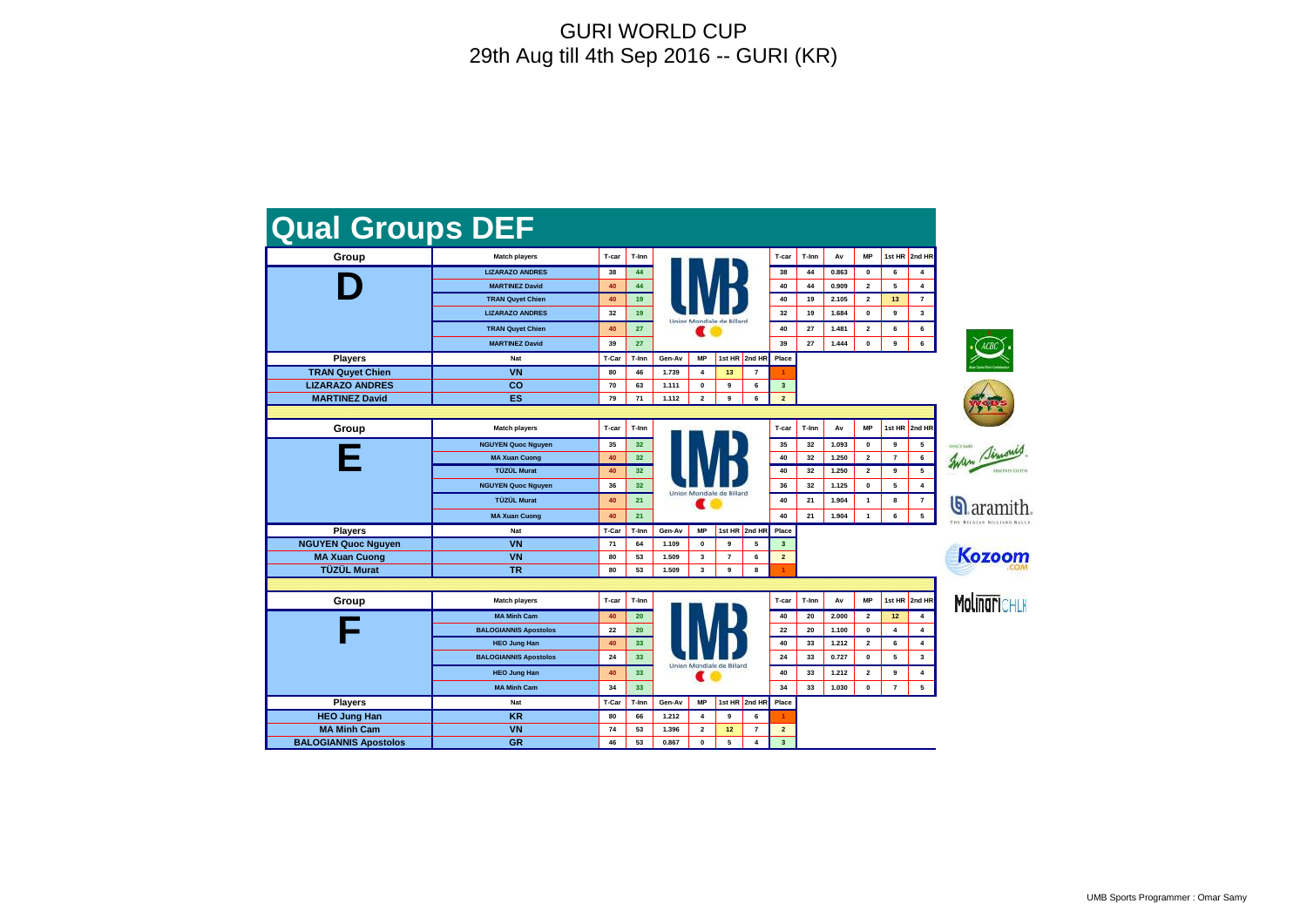| <b>Qual Groups GHI</b>   |                          |       |       |                           |                |                |                          |                         |       |                |                |                  |                         |
|--------------------------|--------------------------|-------|-------|---------------------------|----------------|----------------|--------------------------|-------------------------|-------|----------------|----------------|------------------|-------------------------|
| Group                    | <b>Match players</b>     | T-car | T-Inn |                           |                |                |                          | T-car                   | T-Inn | Av             | <b>MP</b>      | 1st HR           | 2nd HR                  |
|                          | <b>KIM Hyung Kon</b>     | 40    | 26    |                           |                |                |                          | 40                      | 26    | 1.538          | $\mathbf{1}$   | 13               | 6                       |
|                          | <b>CAPAK Can</b>         | 40    | 26    |                           |                |                |                          | 40                      | 26    | 1.538          | $\mathbf{1}$   | 6                | 5                       |
|                          | <b>PIEDRABUENA Pedro</b> | 40    | 18    |                           |                |                |                          | 40                      | 18    | 2.222          | $\mathbf{2}$   | $\overline{7}$   | $\overline{7}$          |
|                          | <b>CAPAK Can</b>         | 31    | 18    | Union Mondiale de Billard |                |                |                          |                         | 18    | 1.722          | $\pmb{0}$      | 5                | 4                       |
|                          | <b>PIEDRABUENA Pedro</b> | 28    | 24    |                           |                |                |                          |                         | 24    | 1.166          | $\pmb{0}$      | $\overline{7}$   | 4                       |
|                          | <b>KIM Hyung Kon</b>     | 40    | 24    |                           |                |                |                          |                         | 24    | 1.666          | $\overline{2}$ | 10               | 9                       |
| <b>Players</b>           | Nat                      | T-Car | T-Inn | Gen-Av                    | <b>MP</b>      | 1st HR         | 2nd HR                   | Place                   |       |                |                |                  |                         |
| <b>PIEDRABUENA Pedro</b> | <b>US</b>                | 68    | 42    | 1.619                     | $\overline{2}$ | $\overline{7}$ | $\overline{\phantom{a}}$ | $\overline{2}$          |       |                |                |                  |                         |
| <b>KIM Hyung Kon</b>     | <b>KR</b>                | 80    | 50    | 1.600                     | $\mathbf{3}$   | 13             | 10                       |                         |       |                |                |                  |                         |
| <b>CAPAK Can</b>         | <b>TR</b>                | 71    | 44    | 1.613                     | $\mathbf{1}$   | 6              | 5                        | $\mathbf{3}$            |       |                |                |                  |                         |
|                          |                          |       |       |                           |                |                |                          |                         |       |                |                |                  |                         |
| Group                    | <b>Match players</b>     | T-car | T-Inn |                           |                |                |                          | T-car                   | T-Inn | Av             | <b>MP</b>      | 1st HR           | 2nd HR                  |
|                          | <b>GARCIA Jose Juan</b>  | 29    | 27    |                           |                |                |                          | 29                      | 27    | 1.074          | $\pmb{0}$      | 8                | 3                       |
|                          | <b>UYMAZ Birol</b>       | 40    | 27    |                           |                |                |                          | 40                      | 27    | 1.481          | $\mathbf{2}$   | 5                | 3                       |
|                          | <b>BURY Jeremy</b>       | 40    | 17    |                           |                |                |                          | 40                      | 17    | 2.352          | $\mathbf{2}$   | 9                | 8                       |
|                          | <b>GARCIA Jose Juan</b>  | 17    | 17    | Union Mondiale de Billard |                |                |                          | 17                      | 17    | 1.000          | 0              | 5                | 3                       |
|                          | <b>BURY Jeremy</b>       | 40    | 14    |                           |                |                |                          | 40                      | 14    | 2.857          | $\mathbf{2}$   | 9                | 5                       |
|                          | <b>UYMAZ Birol</b>       | 35    | 14    |                           |                |                |                          | 35                      | 14    | 2.500          | $\pmb{0}$      | $\boldsymbol{9}$ | $\overline{\mathbf{r}}$ |
| <b>Players</b>           | <b>Nat</b>               | T-Car | T-Inn | Gen-Av                    | <b>MP</b>      |                | 1st HR 2nd HR            | Place                   |       |                |                |                  |                         |
| <b>BURY Jeremy</b>       | <b>FR</b>                | 80    | 31    | 2.580                     | 4              | 9              | 9                        |                         |       |                |                |                  |                         |
| <b>GARCIA Jose Juan</b>  | co                       | 46    | 44    | 1.045                     | 0              | 8              | 5                        | $\mathbf{3}$            |       |                |                |                  |                         |
| <b>UYMAZ Birol</b>       | <b>TR</b>                | 75    | 41    | 1.829                     | $\overline{2}$ | 9              | $\overline{7}$           | $\overline{2}$          |       |                |                |                  |                         |
|                          |                          |       |       |                           |                |                |                          |                         |       |                |                |                  |                         |
| Group                    | <b>Match players</b>     | T-car | T-Inn |                           |                |                |                          | T-car                   | T-Inn | Av             | <b>MP</b>      | 1st HR           | 2nd HR                  |
|                          | <b>DUONG Anh Vu</b>      | 40    | 20    |                           |                |                |                          | 40                      | 20    | 2.000          | $\mathbf{2}$   | 9                | 6                       |
|                          | <b>KIM Hyun-Suk</b>      | 30    | 20    |                           |                |                | 30                       | 20                      | 1.500 | 0              | 8              | 5                |                         |
|                          | <b>CENET Lütfi</b>       | 40    | 13    |                           |                |                |                          | 40                      | 13    | 3.076          | $\mathbf{2}$   | 13               | 6                       |
|                          | <b>KIM Hyun-Suk</b>      | 14    | 13    |                           |                |                |                          | 14                      | 13    | 1.076          | $\pmb{0}$      | 4                | 4                       |
|                          | <b>CENET Lütfi</b>       | 40    | 21    | Union Mondiale de Billard | 40             | 21             | 1.904                    | $\mathbf{2}$            | 8     | $\overline{7}$ |                |                  |                         |
|                          | <b>DUONG Anh Vu</b>      | 26    | 21    |                           |                |                |                          | 26                      | 21    | 1.238          | $\mathbf{0}$   | 9                | $3^{\circ}$             |
| <b>Players</b>           | Nat                      | T-Car | T-Inn | Gen-Av                    | MP             | 1st HR         | 2nd HR                   | Place                   |       |                |                |                  |                         |
| <b>CENET Lütfi</b>       | <b>TR</b>                | 80    | 34    | 2.352                     | 4              | 13             | 8                        |                         |       |                |                |                  |                         |
| <b>DUONG Anh Vu</b>      | <b>VN</b>                | 66    | 41    | 1.609                     | $\mathbf{2}$   | 9              | 9                        | $\overline{2}$          |       |                |                |                  |                         |
| <b>KIM Hyun-Suk</b>      | <b>KR</b>                | 44    | 33    | 1.333                     | $\mathbf{0}$   | 8              | 5                        | $\overline{\mathbf{3}}$ |       |                |                |                  |                         |





 $\mathbf{Q}$  aramith.



**Molinari**chlk